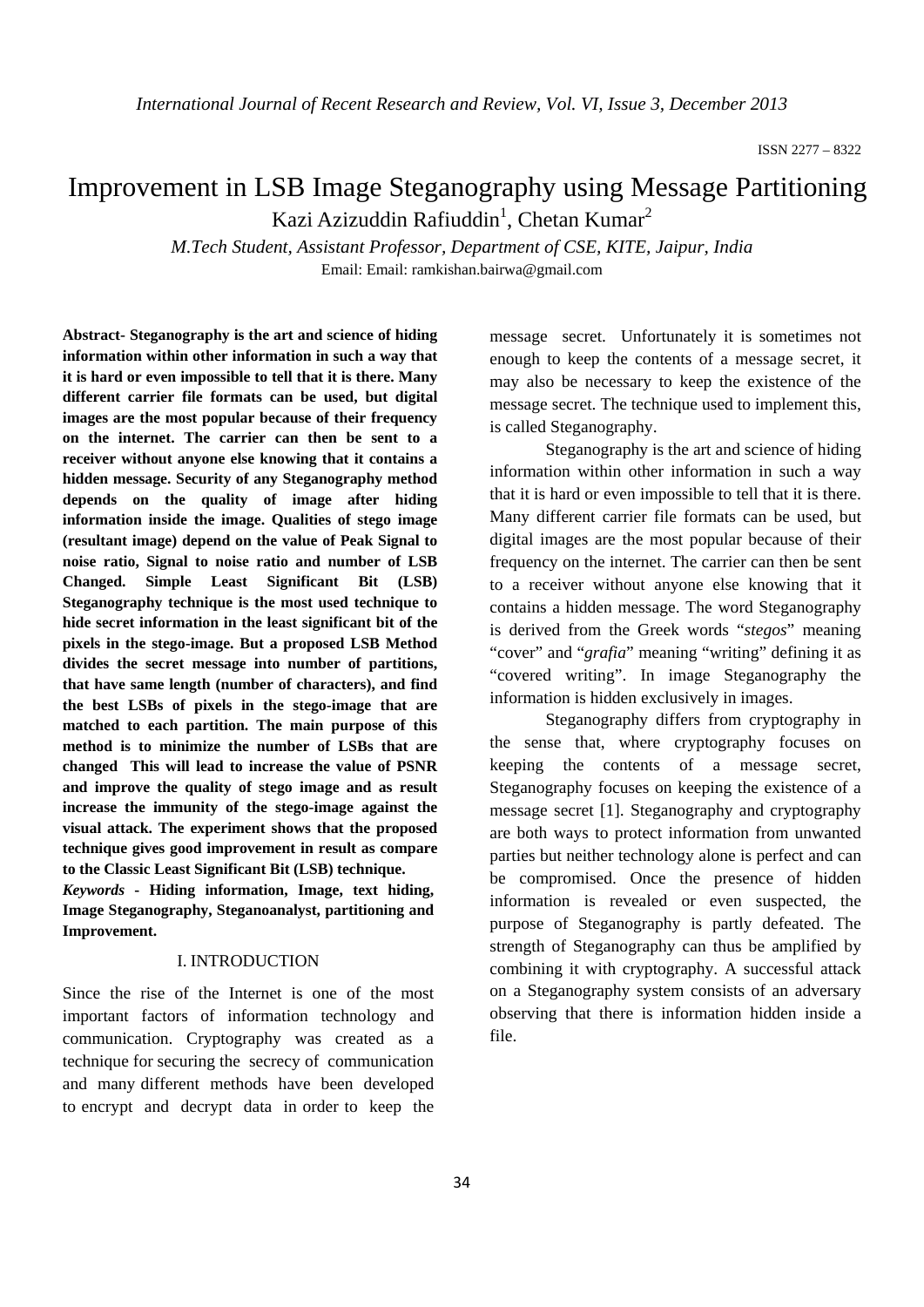#### II. LITERATURE REVIEW

An overview of image steganography, its uses and its techniques have been discussed in this section. We also attempt to identify the requirements of a good steganographic algorithm and briefly reflect which steganographic techniques are more suitable for which applications. Where one technique (Patchwork) lacks in payload capacity, the other (LSB in BMP) lacks in robustness [2].

*Analysis of Incremental Growth in Image Steganography Techniques for Various Parameters* 

This paper analyzes the various techniques using the various parameters. In this paper LSB, Local Pixel Adjustment Method, Optimal Pixel Adjustment methods are analyze based upon Image Quality.6th ,7th ,8th bit method (85.43 %) and parity checker method (99.41% ) are analyze based upon chances of message insertion PVD, Tri –Way PVD (Larger message capacity) methods are analyze based upon Message Length [3].

# *Comparative study of various Techniques Employed in Image Steganography*

Diverse techniques are invented for hiding, LSB technique is an easiest way to implement but 10-15% can have hiding capacity, BPCS (Bit Plane Complexity Segmentation) capacity of hiding. MBPIS (Multi Bit Plane Image Steganography) technique can be used for hiding and exploit the effect of non-random changes by statistical analysis method [4].

*Steganography Using Least Significant Bit Algorithm*  This paper gives a brief idea about the image steganography that make use of Least Significant Bit (LSB) algorithm for hiding the data into image which is implemented through the Microsoft .NET framework. The application creates a stego image in which the personal data is embedded and is protected with a password which is highly secured. The security using Least Significant Bit Algorithm is good but improves the level to a certain extent by varying the carriers as well as using different keys for encryption and decryption [5].

*A New Method in Image Steganography with Improved Image Quality* 

The results of the proposed and LSB hiding methods are discussed and analyzed based on the ratio between the number of the identical and the non identical bits between the pixel color values and the secret message values. The proposed method is efficient, simple and fast it robust to attack and improve the image quality, hence it obtained an accuracy ratio of 83%.Features that could be added to this project include support for file types other than bitmap, and implementation of other steganographic methods [6].

# *Application of LSB Based Steganographic Technique for 8-bit Color Images*

Altering the LSB will only cause minor changes in color, and thus is usually not noticeable to the human eye. This paper presents the results of research investigating the combination of image compression and steganography. The technique developed starts with a 24-bit color bitmap file, and then compresses the file by organizing and optimizing an 8-bit color map. After the process of compression, a text message is hidden in the final, compressed image [7]. *Enhanced Least Significant Bit algorithm For Image Steganography* 

Enhanced Least Significant Bit (ELSB). It improves the performance of the LSB method because information is hidden in only one of the three colors that is BLUE color of the carrier image. This minimizes the distortion level which is negligent to human eye [8].

# *Image Steganography Using LSB and Edge – Detection Technique*

In this paper search how the edges of the images can be used to hiding text message in Steganography .It give the depth view of image steganography and Edge detection Filter techniques. This approach hides the text in selected dark places but the data is not put directly in those pixels and put in low bits of each eight bit pixel [9].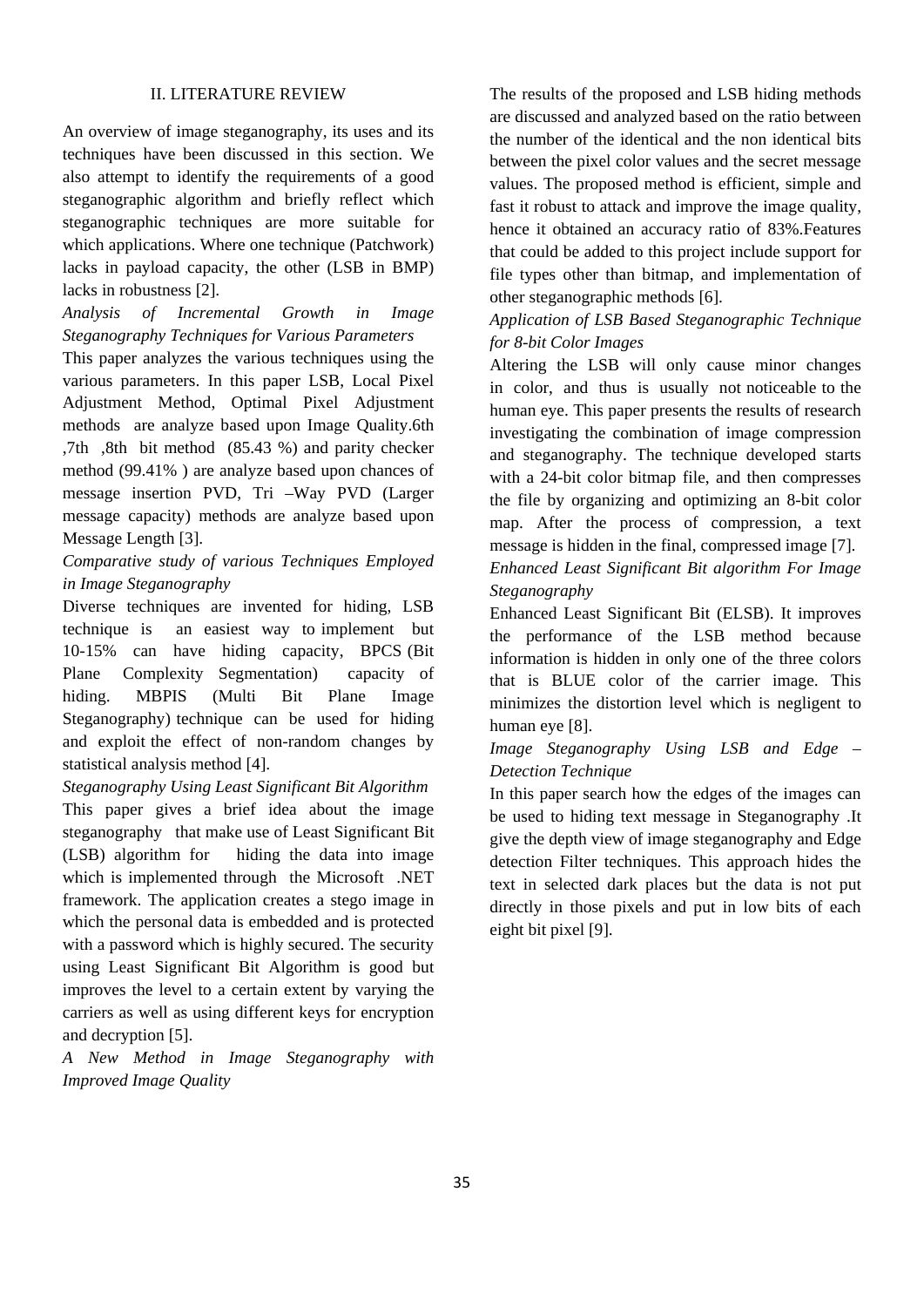## III. CLASSIC LSB IMAGE STEGANOGRAPHY **TECHNIQUE**

Message IJ Convert Message into Binary Form Select Suitable Cover Image to Embed Message Find LSB of Cover Image Ţļ Insert Message Bit into LSB of Cover Image Stego Image

The popular and oldest method for hiding the message in a digital image is the LSB method. In LSB method hide the message in the least significant bits (LSB's) of pixel values of an image. In this method binary equivalent of the secret message is distributed among the LSBs of each pixel.

 The problem with this technique is that it is very vulnerable to attacks such as image compression and quantization of noise. A slight variation of this technique allows for embedding the message in two or more of the least significant bits per byte. This increases the hidden information capacity of the cover-object, but the cover-object is degraded more, and therefore it is more detectable. Other variations on this technique include ensuring that statistical changes in the image do not occur. Some intelligent software also checks for areas that are made up of one solid color. Changes in these pixels are then avoided because slight changes would cause noticeable variations in the area .While LSB insertion is easy to implement, it is also easily attacked. Slight modifications in the color palette and simple image manipulations will destroy the entire hidden message.

 One of the major disadvantage associated with LSB method is that intruder can change the least significant bit of all the image pixels. In this way hidden message will be destroyed by changing the image quality, a little bit, i.e. in the range of  $+1$  or  $-1$ at each pixel position. Also it not immune to noise and compression technique.

# IV. PROPOSED LSB IMAGE STEGANOGRAPHY **TECHNIQUE**

*Hiding Operation* 



Stego Image

*Extraction Operation* 



## Original Message

Before listing the steps of the algorithm that describe the operations of the proposed technique, some data structures used in the algorithm are defined below:

- 1) Msg: It consists of binary form of all characters in secret message. The size of msg is n\*8 where n is no. of characters in the secret message.
- 2) Img: It is a list of the Least Significant Bit (LSB) of all pixels in the cover-image.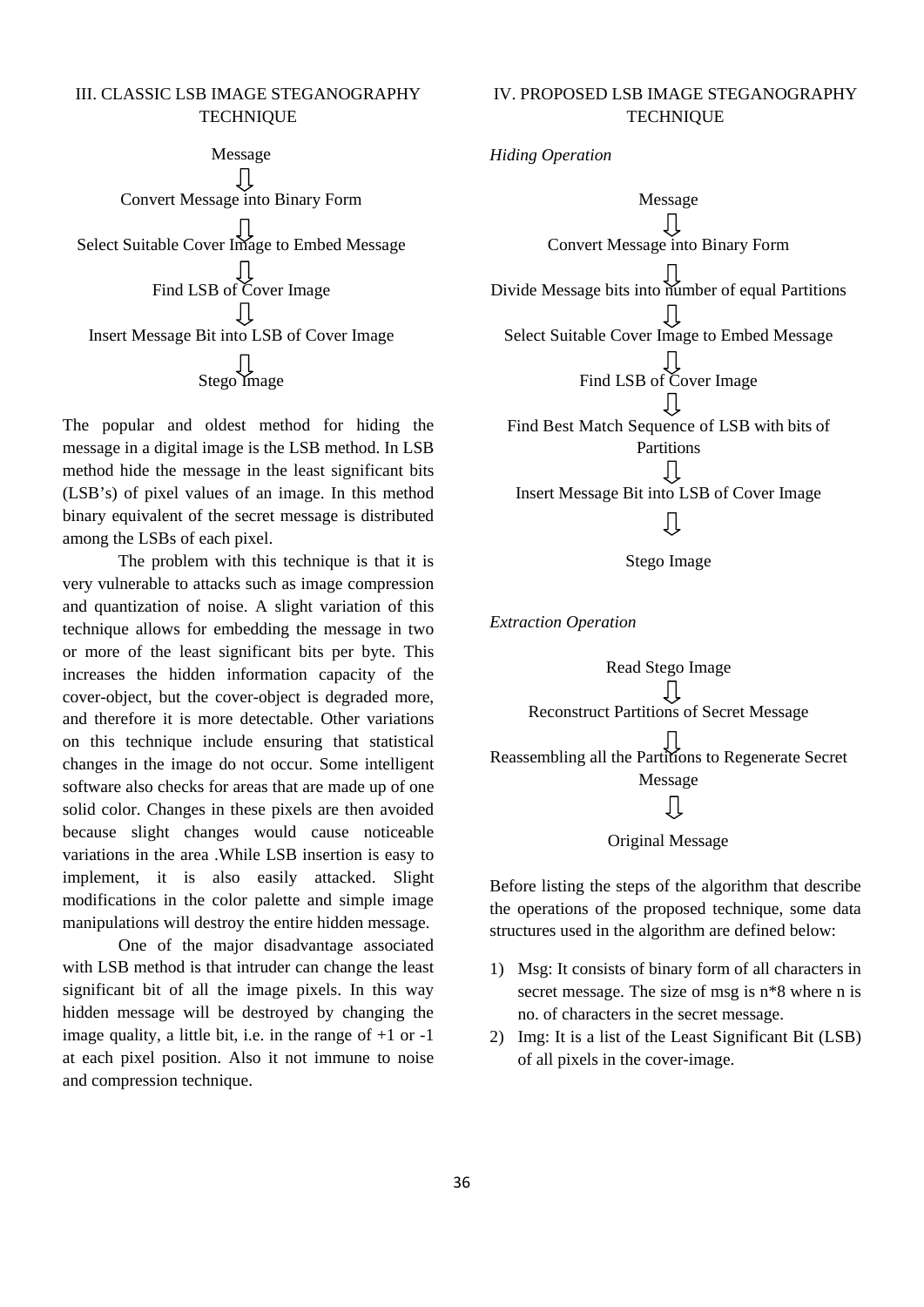|                         | Simple LSB | LSB with Message<br>Partitioning |            |
|-------------------------|------------|----------------------------------|------------|
|                         | Method     |                                  |            |
| <b>Partition Length</b> |            | 2                                | 4          |
| Image                   | rocket.bmp | rocket.bmp                       | rocket.bmp |
| <b>Image Size</b>       | 256 x 256  | 256x256                          | 256x256    |
| Message(no. of char)    | 100        | 100                              | 100        |
| No. of LSB Changed      | 347        | 26                               | 213        |
| PSNR of Stego Image     | 70.8923    | 82.1459                          | 73.0118    |
| Time(Hide) seconds      | 0.156000   | 4.656000                         | 4.484000   |
| Time(extract) seconds   | 0.156000   | 0.016000                         | 0.000000   |

- 3) Partition Length: It is a non negative integer number between (2…(n\*8)/2) which represents the length of each partition
- 4) Partition List: It is a list of partitions that is created from the Msg by splitting it to r partitions, where  $r = (n*8) /$  Partition Length. Each partition consists of the same number of bits.
- 5) Index: is a list of indices, each index represents the first index of a sequence of bits in Img which have a best match with the bits for one of the partition in Partition List. There is no overlapping between the matched bits sequences in this technique.

In this method message bits are divided into partitions using proper partition length (like2, 4, 8 etc). Create the partitions in such a way that it consists of equal number of bits in each partition. Select suitable cover image enough to embed entire message. For testing purpose I had used bmp type image of 8 bit depth. Store partitions into one list called partition list. Find all least significant bits of cover image and store into one dimensional array called img. Now find the best match sequence of lsb in one partition with sequence of img. If match is found then replace that sequence of lsb with message bits of partition. If match is not found then insert message bits into lsbs without overlapping the sequence of lsb .Repeat this process for all partitions. Resultant image is called stego image. To extract message follow algorithm for extracting operation.

For Implementation I took lena.bmp (Bit Depth-8bit) and rocket.bmp (Bit Depth-8bit)



Lena.bmp rocket.bmp

## V. EXPERIMENTAL RESULTS

After implementation of Simple and Proposed LSB method for lena.bmp in Matlab following results are obtained.

After implementation of Simple and Proposed LSB method for rocket.bmp in Matlab following results are obtained.

Results are also compared visually. There is no visual change in Cover and Stego Image.

| VI. CONCLUSION |
|----------------|
|----------------|

|                         | Simple LSB       | LSB with Message |          |
|-------------------------|------------------|------------------|----------|
|                         | Method           | Partitioning     |          |
| <b>Partition Length</b> |                  | 2                | 4        |
| Image                   | lena.bmp         | lena.bmp         | lena.bmp |
| <b>Image Size</b>       | $256 \times 256$ | 256x256          | 256x256  |
| Message(no. of char)    | 100              | 100              | 100      |
| No. of LSB Changed      | 351              | 17               | 200      |
| PSNR of Stego Image     | 70.8425          | 83.99            | 73.2853  |
| Time(Hide) seconds      | 0.157000         | 5.813000         | 4.703000 |
| Time(extract) seconds   | 0.157000         | 0.016000         | 0.015000 |

The Proposed LSB Method divides the long secret message into number of short equal partitions. Then hide these short partitions in different parts of the best matched LSB in the pixels of the stego-image. The main purpose of this method is to decrease the number of LSB that are changed and as a result